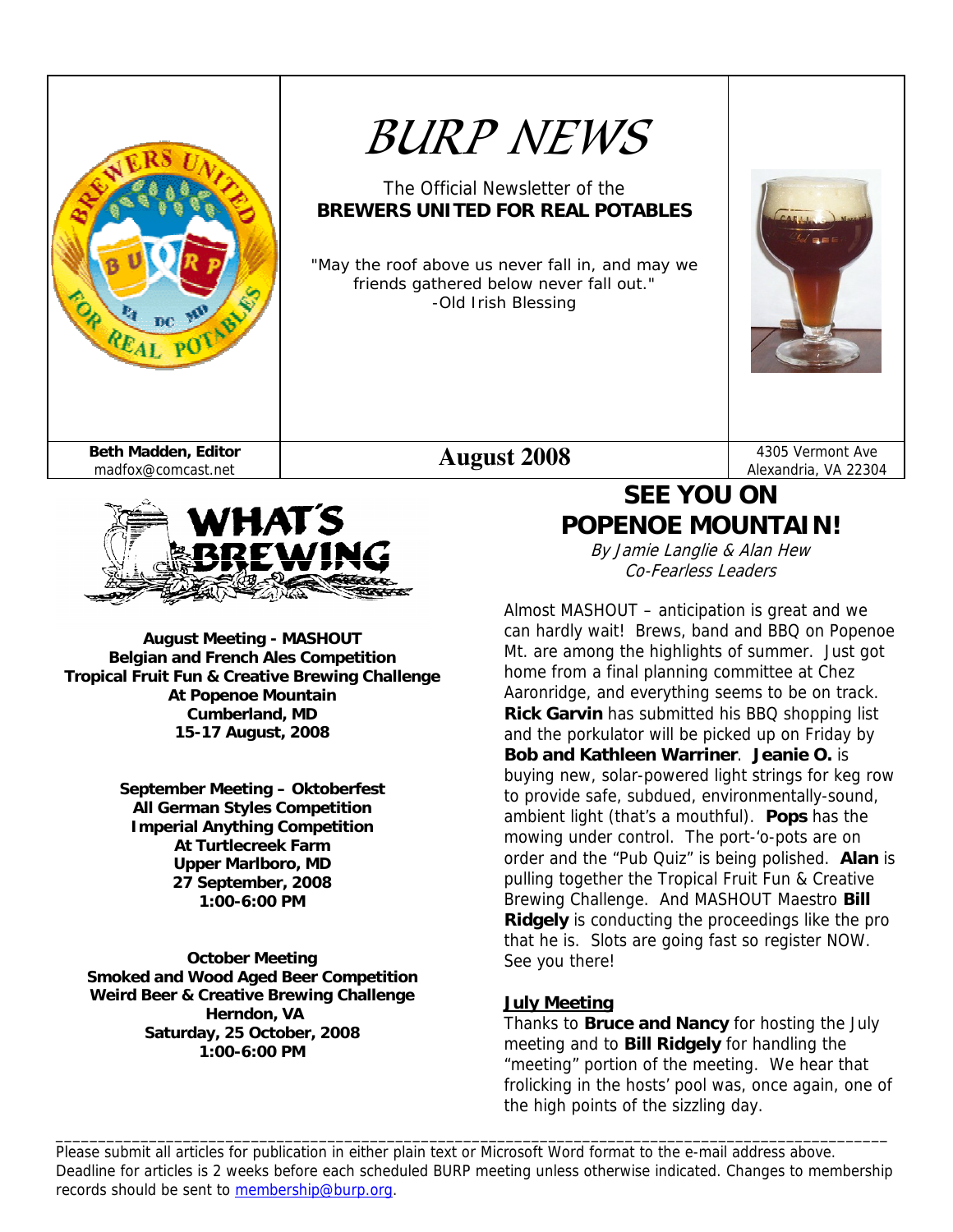### **September Meeting**

Our September Oktoberfest meeting will be held Saturday, September 27, at **Jim and Linda Rorick's** Turtle Creek Farm, with overnight camping welcome. Many of our members enjoy this smaller, quieter version of MASHOUT every year. Additional information will follow in the September news. Competition will be German-style beers in kegs to encourage more FREE BEER for our members. Oompah music and German attire are encouraged.

#### **Northern Virginia BrewFest - September 27-28**

Also during weekend of 27 September is the NOVA BrewFest at Bull Run Regional Park in Centreville, VA. Fall in the Mid-Atlantic region brings a bounty of beer events for BURPers to enjoy. This event is spearheaded by **Bill Madden**, with a number of other Club members, such as **Dona Lee,** on the event management team. We strongly urge you to volunteer to help at the Fest, especially on Sunday, the  $28<sup>th</sup>$  ... or just drop by to enjoy some great beers and support our colleagues.

**[Please Note: To aid in scheduling BURP meetings in 2009 and into the future, Alan currently is compiling a list of regularly occurring/annual beer-related events that BURPers generally attend or involved with, such as AHA, GABF, Great Taste of the Midwest, NOVA BrewFests, etc. Please feel free to send him suggestions for the list via e-mail to: thecellarman@yahoo.com]** 

### **October Meeting, Saturday the 25<sup>th</sup> at the Nogle Residence in Herdon**

Thanks to all who responded to our call to host the October meeting. In addition to the **Nogle's**, we received two other offers from new Virginia BURPers, who offered to host this meeting. We definitely have these folks on the list for 2009.

#### **Mead Mania Education Session at the October Meeting**

We're excited to note that BURP's contingent of serious mead brewers is experiencing a real surge of well-deserved interest. To help others in the Club learn more about this special style category, we're working with the MOEs and some of our

resident mead folks (**Tim Artz, Yancy Bodenstein, & Lyle Brown**, among others) to present a mead education session. One of the goals is to get more people involved with brewing this style so we can field a wide range of competitors with entries for AHA's 2009 NHC and Club-Only-Competition. In addition, the BJCP is developing a special Mead Judge Program that should be rolled out within the year, which might be of interest to our judging cadre to expand their knowledge in a new direction. Details of Mead Mania will follow in the next couple of months.

### **A.J. DeLange Brewing Water Workshop, Saturday, October 4**

As announced last month, "Water Meister" **A.J. DeLange** has graciously offered to host one of his well-regarded Brewing Water Workshops for Club members. The session will take place on 4 October, from 1 to 5 PM, and will feature a technical presentation, as well as a tour of A.J.'s professional-level home brewery. Registration is free but will be limited to approximately 20 participants, with pre-registration required. To register, please contact **Jamie**, e-mail: Jamie@langlie.com or call (c) 301-801-1675.

# **From the Ministry of Culture**

By Wendy Schmidt and Bruce Bennett Co-Ministers of Culture

The July monthly competition for German Wheat & Rye beers had four entries that included two hefeweizens, a dunkelweizen, and a roggenbier. The winner of the contest was a dunkelweizen brewed by **Mike McGuire**; second place went to **Bruce Bennett** with a hefeweizen, and third place went to **Mel Thompson** with the roggenbier. Many thanks to the judges, **Wendy Aaronson, Terry Fisher, Bob Kepler, and Steve Marler**.

### **Brewer of the Year (BoTY)**

**Mel Thompson** continues his overwhelming lead with a total of 37 points (including July's monthly competition results), **Ed Bielaus**, with a strong showing at the Spirit of Free Beer, continues in second place with 21 points. Third place is currently held by **Jamie and Paul Langlie** with 12 points, followed closely by the **Aaronridge**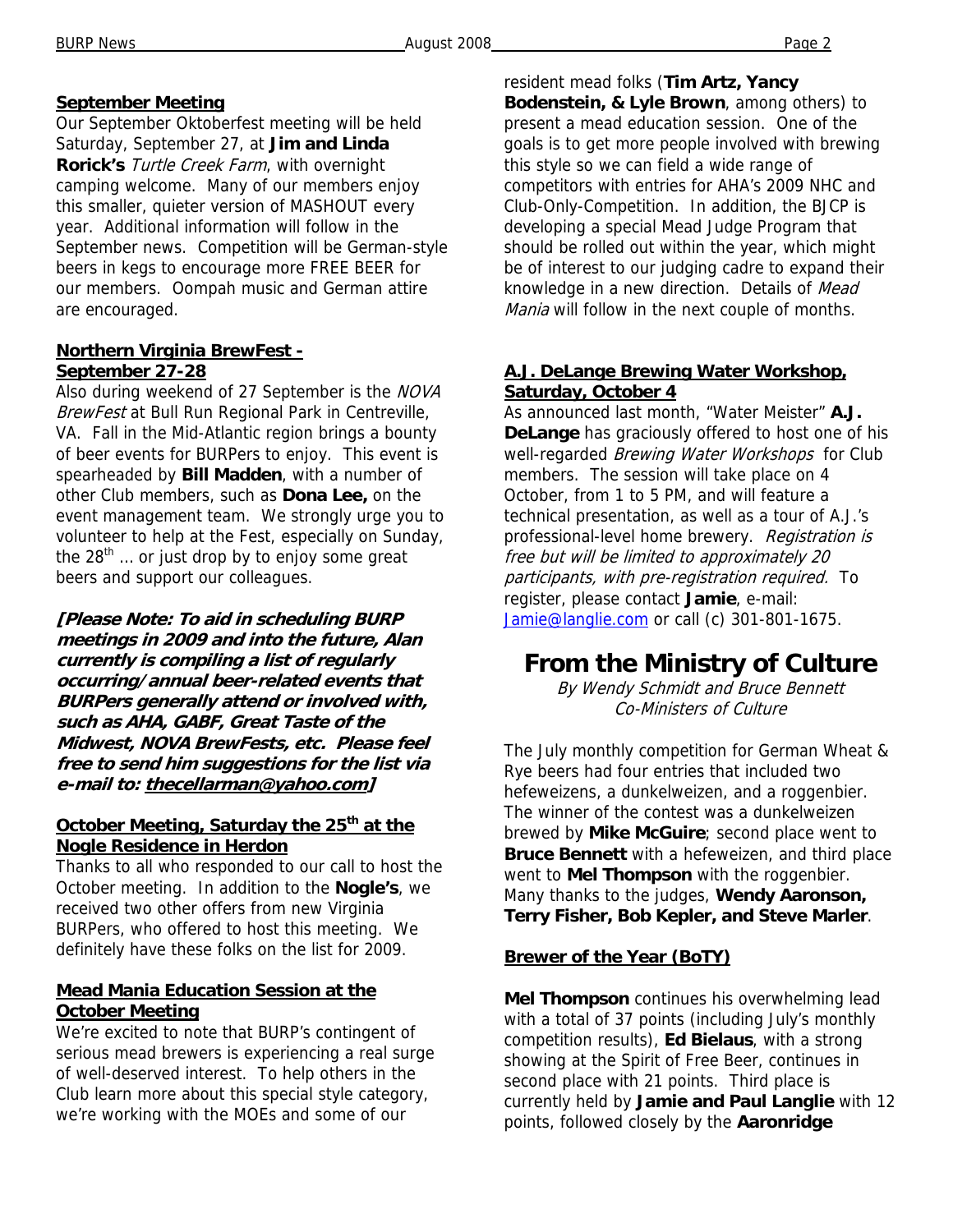BURP News **August 2008 Page 3** 

**Brewery, Wendy and Bill**, at 10 points and **Mike McGuire** with 10 points. The August competition doesn't count towards BoTY points, but September (Imperial Anything), October (Smoked and Wood Aged Beer), and November (Real Ale) competitions do, so there is still time to for an industrious brewer to challenge for  $2^{nd}$  and  $3^{rd}$  place.

### **August 2008 Monthly Competition: Belgian and French (Category 16 of BJCP Guidelines)**

As posted on the BURP website, the August competition will be held at MASHOUT and is Belgian and French Ales. What better way to enjoy a nice summer day in the mountains then to sip beers from this extraordinary style? Beers that fall under this category are: Witbier (Subcategory 16A); Belgian Pale Ale (Subcategory 16B); Saison (Subcategory 16C); Biere de Garde (Subcategory 16D); and Belgian Specialty Ale (Subcategory 16E). Please remember to bring three bottles for the competition (to allow tasting of the competing beers after the competition). As in past years, this competition is open to all homebrewing participants at MASHOUT and will be judged per BJCP standards, but will not count towards BoTY. Judging is scheduled to start at 11:00am on Saturday, 16 August. If you would like to volunteer to judge, please let us know; we would expect a fair amount of entries since MASHOUT is a large event. Your participation would be greatly appreciated! For more in-depth information and statistics for these beers, please go to:

#### http://www.bjcp.org/2008styles/style16.html.

Below are some websites that provide additional information on this style.

http://www.globalbeer.com/body\_pages/belgium/B eerhistoryl.html This link from the Global Beer Network provides a history of Belgian beer starting at the time of Julius Caesar.

http://www.brewingtechniques.com/library/styles/2 \_4style.html This is an article by Martin Lodahl for Brewing Techniques that discusses the characteristics of a witbier.

http://www.brew365.com/style\_belgian\_pale\_ale.p hp This brief online article from Beer 365 discusses Belgian Pale Ales.

http://www.allaboutbeer.com/style/24.4 saison.html This article from All About Beer provides a brief introduction to Saisons including several Belgian Saisons imported into the US. http://www.associatedcontent.com/article/220335/ biere\_de\_garde\_a\_beer\_for\_keeping\_the.html This article by Joseph Redner, Apr 2007, provides information on the Biere De Garde substyle.

#### **Upcoming Monthly Competitions**

After August's competition, there will be only four more monthly meetings, with several varied competitions. In September we plan to hold two competitions, one will be a German Beer, keg-only, popular vote competition (thus no points will be awarded towards BoTY); styles will include categories: 1d, 1e, 2a, 2b, 3(all, even Vienna), 4b, 4c, 5(all), 6c, 7a, 7c. The second competition in September will be for the AHA Club Only Competition (CoC), Imperial Anything (this is so we can meet the entry deadline for the CoC of October 11); this will be a bottle-only, BJCP judged competition and will count towards BoTY points. The October meeting will also include two competitions, one will be for Smoked and woodaged beers (Category 22 of the BJCP guidelines) (bottles only) – this will be judged per guidelines and count toward BoTY points; and a "Weird Beer" competition which will be a popular vote contest and will be bottle/keg competition. November will be the Real Ale contest and will count toward BoTY. And finally, December will be a popular vote contest for Winter Warmers and will not count toward BoTY.

# **MASHOUT 2008 Update**

By Bill Ridgely, MASHOUT Coordinator

Registration for MASHOUT 2008 closes on Tuesday, Aug 12, so if you are interested in attending but haven't signed up prior to receiving this newsletter, it may be too late to send a check. However, there's a small chance that slots may still be available, so contact the organizer by phone or email as soon as you receive this issue. A lot of great events are once again in store for attendees. A brief rundown on what you can expect follows,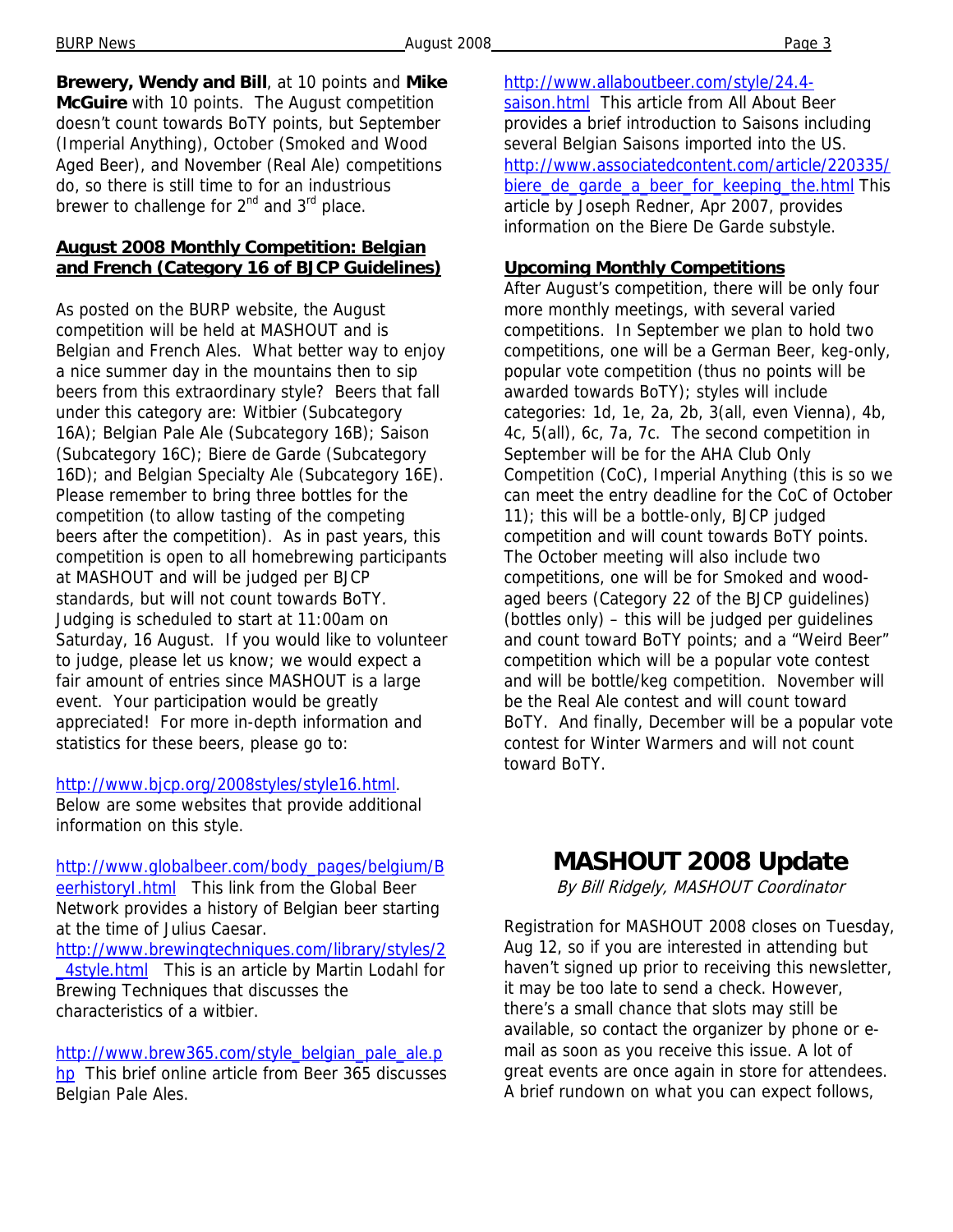but first, a couple of administrative details and a call for volunteers:

**Gravel Work on Entrance Road** - While a complete re-graveling won't be necessary this year, some redistribution of existing gravel is required, especially at the bottom of the driveway. Many hands make for quick work, so if any of you arriving on Thursday are willing to help out, please bring a shovel and rake along. An additional wheelbarrow would also be helpful. We hope to complete this work on Thursday morning before the masses start arriving.

**Check-In Station Volunteers** - Volunteers will be needed to man the station at one hour intervals from Thursday through Saturday as well as sell BURP and MASHOUT memorabilia (All remaining tshirts from MASHOUT 2007 are being sold at closeout prices). **Bob & Kathleen Warriner** are again taking charge of the check-in station. If you are willing to donate an hour or two to the effort, please contact them at bkwarriner@aol.com or call 301-588-3037. Beer will be provided at the checkin station for the convenience of volunteers.

### **Equipment Needs and Other Volunteer**

**Opportunities** - As always, we will need tables for food service on Sat and Sun. On Sun morning, volunteers with portable stoves and griddles or skillets will be needed to help cook bacon and pancakes. If you are willing and able, please contact me.

Now, here are some events to whet your appetite for MASHOUT:

**All Weekend**: The 4th Annual Popenoe Mtn. Pub Quiz will follow the same rules as last year. Team registration forms and question packages will be found at the check-in station. Answers will need to be turned in at the pavilion area between 3:00 and 4:00 PM on Saturday, and the team with the most correct answers will be announced following dinner. In the event of a tie, tie-breaker questions will be asked after dinner before a live audience.

**Bike Ride on the Allegheny Passage Trail** - We are working with an outfitter in Cumberland to arrange a unique bike ride on MASHOUT Friday. If all works out, a shuttle will be arranged to take riders and bikes from Cumberland to either Deal (the highest point on the Allegheny Passage at 2,392')) or Meyersdale. From here, cyclists will ride downhill all the way back to Cumberland (about 28 miles from Deal or 32 miles from Meyersdale). The ride includes 3 tunnels, one of which goes completely through Savage Mountain (3,294' long and fully lighted). Full details will be sent out via email just before the start of MASHOUT. Due to space limitations, the shuttle will be limited to the first 15 people who sign up, but individual shuttles

### **The Annual DuClaw Brewing Co "Firkin**

can also be arranged for those interested.

**Friday" Cask Ale Tapping** - For the 4th year in a row, DuClaw brewer **Jim Wagner** will be serving a cask of real ale on gravity at MASHOUT. This year's nectar, a special one-off version of DuClaw's "Twisted Kilt Wee Heavy" Strong Scotch Ale is a pro-am project co-brewed by Jim and **Brandon Miller** of the CRABS homebrew club in Baltimore. The cask will be tapped on Friday afternoon (exact time to be announced soon).

There will be a number of other great breweries represented at MASHOUT this year, and we'll be welcoming more of the brewers and brewery representatives. Check out the MASHOUT Sponsors page on the BURP website (http://burp.burp.org/Default.aspx?tabid=980) to

see the full list of contributors to the event (and please support those who support MASHOUT).

### **Saturday:**

**Homebrew Competitions** - Two homebrew competitions will be featured this year, open to all attendees. Full details on the formally-judged Belgian & French Ale competition and the more informal Tropical Fruits Challenge are elsewhere in this newsletter.

Call for judges - BJCP-accredited judges will be needed for the first competition. If you would like to judge on Saturday, please contact competition coordinators **Bruce Bennett** 

**Friday:**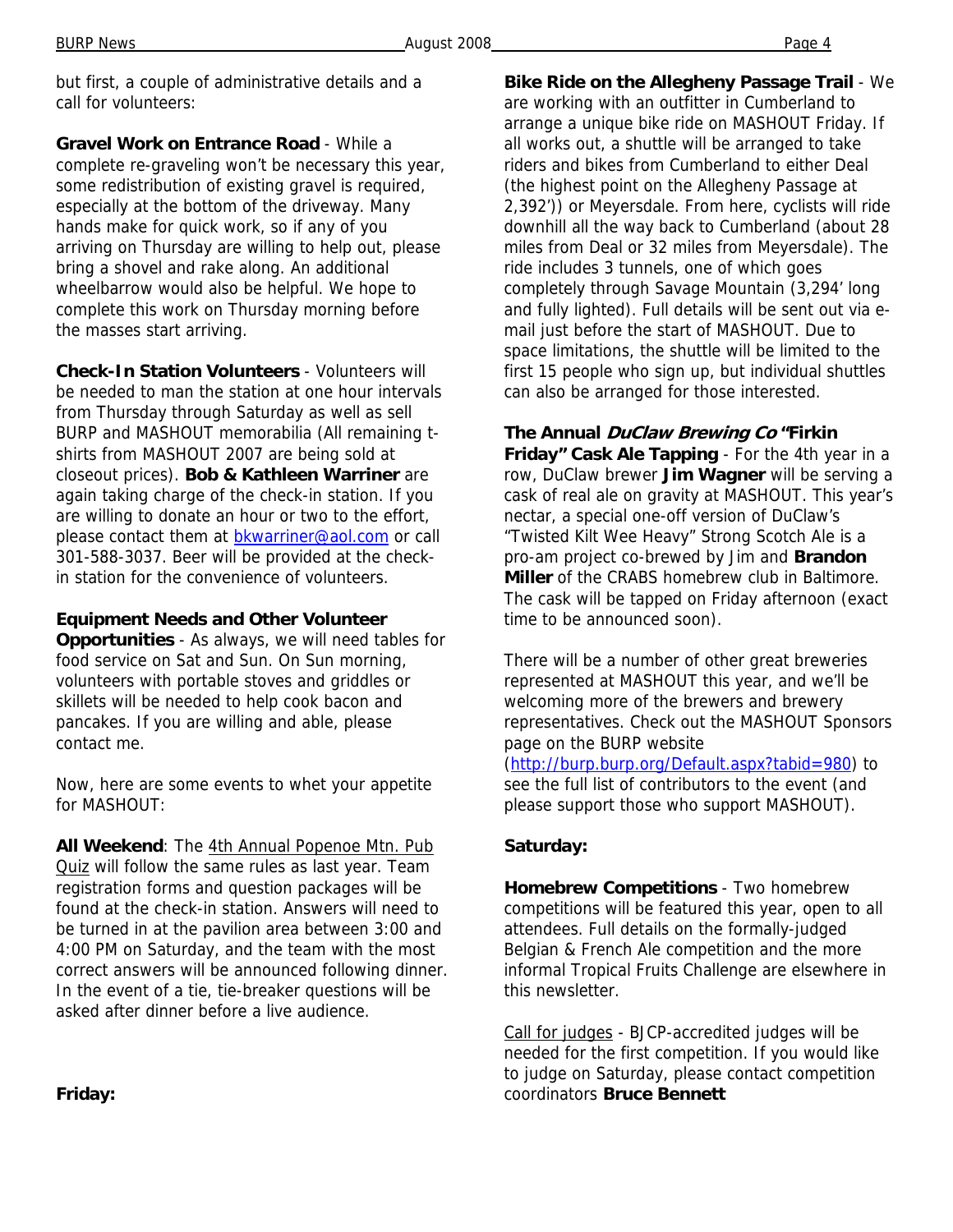(brucetbennett@hotmail.com) or **Wendy Schmidt** (waschmidt@cox.net).

**Homebrew Olympics** - A number of fun games are being planned for Saturday, all involving beer themes. BURPers may recall some of these (such as the St Pauli Girl Mug Carry) from our club Oktoberfest a few years ago. Other games in the planning stages include a water balloon toss, croquet, bocce, and possibly a club vs club tug o' war. A special keg of beer will be on tap for those participating in the games.

**Annual CRABS Big Brew Tasting** - Probably the biggest presence at MASHOUT outside of BURP is the CRABS (Chesapeake Real Ale Brewers) Club from Baltimore. MASHOUT is a major annual event for the CRABS Club, and nearly every member attends. The club also brews an incredibly large amount of beer for MASHOUT's keg row. The support of this club is one of the things that makes MASHOUT such a wonderful multi-club event. On Saturday afternoon, CRABS will once again sponsor its "Big Brew Tasting", pairing about 5 huge beers with accompanying food. Details on this year's event are still being finalized, so watch for an announcement by e-mail over the next few days.

**Annual Saturday Barbeque Supper** - Our "King of the Grill" **Rick Garvin** and his hearty crew will be preparing both beef and pork once again for the annual barbeque dinner. You will only be asked to contribute an appetizer, soup or salad, side dish, or dessert to the festivities. Corn on the cob and fresh tomatoes should be plentiful and tasty this year, so these will be in abundance at the barbeque, as well as baked potatoes and other goodies. This should be one of the best MASHOUT suppers ever! Rick is looking for volunteers to help him prepare the meat on Friday evening and pull the finished product on Saturday afternoon. If you are willing, please contact him at rgarvin@garvin.us.

#### **Entertainment by the Tom Principato Band** -

One of the finest blues guitarists in the nation is making a return visit to MASHOUT this year. He had such a great time at last year's 20th anniversary MASHOUT that he asked to be invited back, and we weren't about to turn him down. Tom and his virtuoso band will be performing on Saturday evening from 8:00 to midnight. This is

another rare opportunity to see a lengthy show by the acknowledged "Master of the Telecaster". Check out the Tom Principato website at http://www.tomprincipato.com/, and don't forget to bring your dancing shoes.

#### **Sunday:**

**Annual Pancake Breakfast** - MASHOUT will conclude once again with the annual pancake breakfast on Sunday morning. This will include delectable bacon and scrapple from a local Amish farm, pancakes, and coffee. Usually, there are other food contributions from those attending. In past years, there have been eggs, sausage, fruit, and lots of additional fine fare. Again, volunteers will be needed to help prepare this feast. If you can bring a portable stove and are willing to donate some time to the effort, it would be greatly appreciated.

I hope you are looking forward to MASHOUT as much as I am. If you are willing to help in any way, please contact the appropriate individuals above, or contact me at ridgely@burp.org (or call 301-762-6523). See you on the mountain!

Cheers, Bill

# **Trivial Beer-Suits August 2008**

By Charlie Pavitt

Well at least some of them haven't given up. On July 30<sup>th</sup> I went back to

http://www.savebudweiser.com/ and noted from the latest (July  $18^{th}$ ) posting concern about the absence of public details about InBev's takeover of Anheuser-Busch. They claim "speculation has surfaced" about assets that may be sold off to pay off some of the purchase price; "theme parks, can/bottle production plants, the packing division, and some hotels/resorts." What the first and last of these have to do with beer is beyond me, and the implications of all this for possible layoffs remains to be seen. But anyway as the transaction has not yet been approved by A-B shareholders, we are told to buy 1 share of stock so we can vote against the purchase. Apparently there are links to two topical songs from the site; I didn't have it in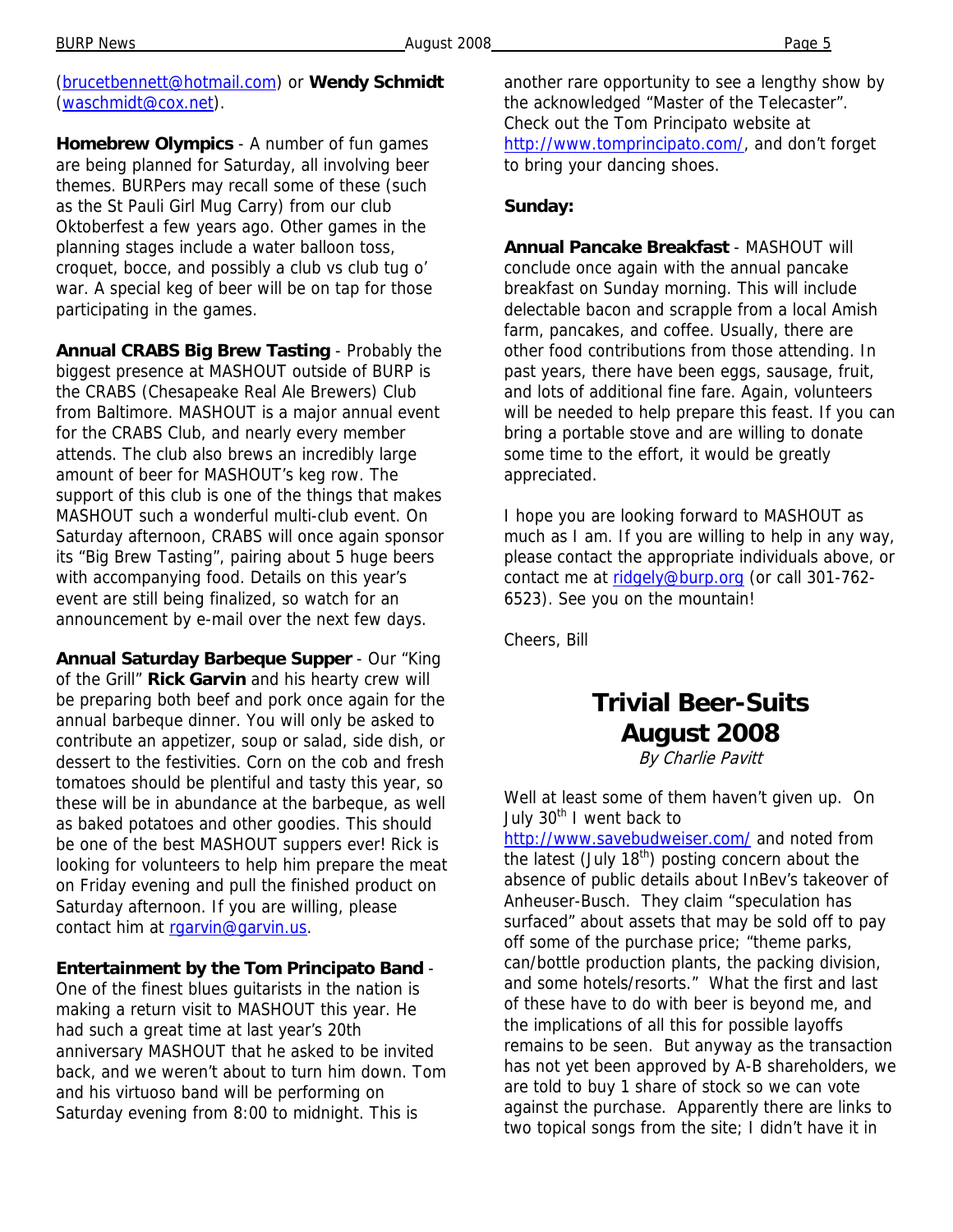me to check them out. Nothing new on the http://www.saveab.com/ website except for a link whose title claims their July  $8<sup>th</sup>$  rally was a big success. The link reveals pictures of a bunch of people wearing red shirts and giving speeches.

Incidentally, last week's Onion (always good for several laughs) had a cartoon with a couple of Belgians stating that they need to own A-B because they can't make a good beer themselves, while the Statue of Liberty looks on in dismay. Right.

# **BURP 10 and 20 Years Ago**

Compiled By Bill Ridgely

## **20 Years Ago, Aug 1988**

On Aug 13-14, 1988, a legend was born. President **Ralph Bucca's** dream of having a BURP weekend campout finally reached fruition with the 1st Mid-Atlantic States Homebrewers CampOut, heretofore known as MASHOUT. As mentioned in last month's column, Ralph worked with **Bob Frank**, a founder of both BURP and BURP North, to arrange for the event to take place at the Hagen Mink Farm in Catoctin, MD. Starting on Friday the 12th, campers from both BURP and BURP North (soon to become FOAM) began arriving on the site and setting up tents around the perimeter of the beautiful pond on the property. Unlike the current MASHOUT site, camping arrangements at the Mink Farm provided the opportunity to leave one's tent and simply dive into the cool waters of the pond - extremely refreshing on a hot day. Bob made a cameo appearance on Saturday but did not stay to camp. Ralph, on the other hand, relished being out of doors for the weekend. He brought the last bottles of his national prizewinning morat (mulberry mead) to share with the crowd. This, along with the excellent meads provided by beekeeper **Mark Buterbaugh** and property owners **Bruce & Gabrielle Hagen**, made for some delightful sipping. Homebrews were plentiful, including full kegs provided by **Roger Allers, Mark Buterbaugh, Duane Fraver, & Ken Graham**. Duane's beer had actually been brewed at the Mink Farm during a demonstration he and **John Gardiner** had conducted in June. The MASHOUT tradition of great food began here, with BURPer **Tom McGonigle** manning the grill to barbeque 60

lbs of chicken for the crowd (which numbered about 70 people). In a tradition continuing today, those in attendance provided soups, salads, side dishes, and desserts. As the sun set on Saturday evening, instruments were uncased, and the music began. BURPer **Chuck Popenoe** pulled out his fiddle, ukulele, and guitar. **Mark Buterbaugh**  added his dobro, and **Dave McFadden** (who performed professionally under the name **Speedo DeMonde**) contributed guitar, harmonica, flute, and vocals. The pickin' and grinnin' continued long into the night around the roaring campfire. On Sunday morning, BURPer **Pat Compton** treated the masses to a hearty breakfast of blueberry pancakes, two types of bacon, and three varieties of sausage. She also contributed what seemed like tons of fruit in all different varieties. Duane and John did their part by making half a dozen pots of coffee. All too soon, it was time to clean up, pack up, and say goodbye. **Gabrielle Hagen** surprised the crowd by handing out over a dozen loaves of zucchini bread as people left the property. It was a great event, and everyone who attended couldn't wait to do it again the next year.

The Aug 1988 BURP News contained **Andy Beaulieu's** report on the July meeting, a nice article by BURP North member **Dave Scheid** on the all-grain brewing demo done by Duane and John at the mink farm in June, and a continuing lively discussion on whether Alexander's Sun Country Malt Extract was just watered down malt extract sold at a premium price (Frugal Brewer **John Gardiner** was typically the instigator of this discussion). Several nice articles were extracted from other publications. These included a discussion of better control of bittering by using Homebrew Bittering Units (from the Inland Empire Brewers Newsletter in Fontana, CA), a nice piece on the origins of beer from the book Food in History by Reay Tannahill, and another great article on ancient brewing (titled "Primordial Booze") from Omni Magazine. Finally, to complete the literary theme of the issue, **Jim Dorsch** contributed an extensive bibliography of books on beer and brewing.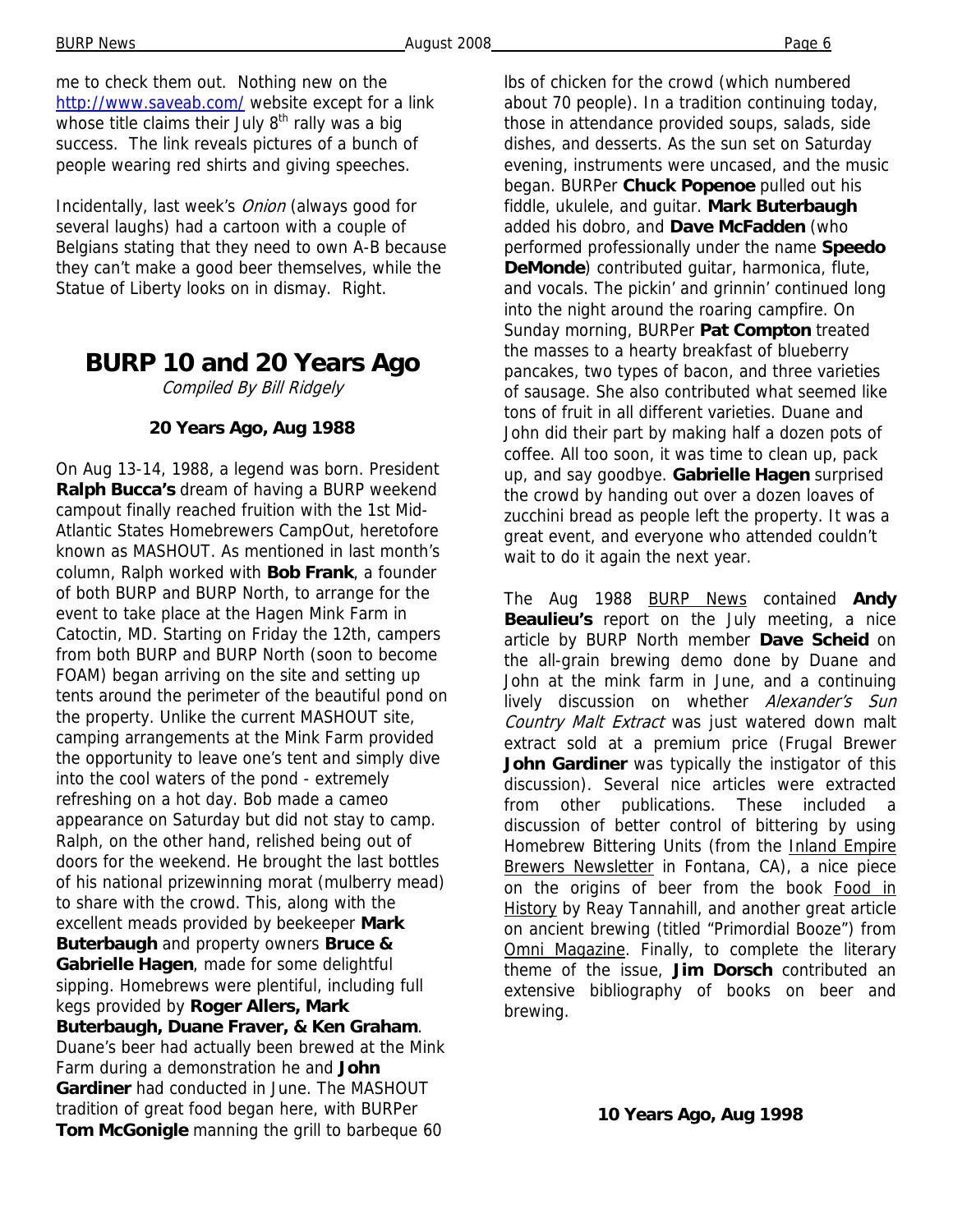The 11th annual MASHOUT was the featured BURP event in early August 1998. According to **Ben Schwalb's** event wrap-up (which can be viewed complete with photographs at http://burp.org/events/mashout/1998/), there were approximately 200 attendees (the actual count was 184). This was still the largest MASHOUT attendance up to this time. BURPer **Liz Pitts** ably controlled the check-in station, which was graced with a fresh keg of Victory Prima Pils. Campers from near and far arrived all day on Friday and began setting up campsites and keg row. A fine tradition of homemade champagne and strawberries was a Friday highlight at this time, provided by BURPers **Bob & Wanda Dawson** and served with wonderful veggie quesadillas contributed by **Jim & Linda Rorick**. Minister of Culture **Jay Adams** conducted a Belgian Ale homebrew competition open to all comers, won by BURPer **Dave Pyle** (winning beer style not reported). BURP's own **Jim Tyndall** headed up the cooking crew for Saturday's barbeque, which consisted of chicken, beef, pork, and venison. Accompanying dishes, in the MASHOUT tradition going back to the first event, were provided by all in attendance. Saturday night's live entertainment was provided by the group "90 IBU", made up mostly of members of the North Carolina band "This Man's Hat", which had appeared at MASHOUT the year before. After a long night of partying, it was time for the traditional pancake breakfast, ably coordinated by BURPer **Wendy Aaronson**. Featured this year were blueberry pancakes, corncakes, bacon, and lots of leftovers from Saturday's dinner. Following the hearty meal, campers sadly began packing for the trip home. It was another great year on Popenoe Mountain, with fine weather and a terrific crowd.

The other major August event in 1998 was the 5th Annual Mid-Atlantic Beer and Food Festival, organized by BURPer **Bud Hensgen** and held in downtown DC on Aug 29 and 30. A 2 block section of Pennsylvania Ave between 11th and 13th Streets was closed off for the fest, which featured 60 beers from 30 different breweries, along with copious amounts of food and entertainment. BURP had a major presence at this fest, coordinating all volunteers and featuring a club booth which

attracted quite a few people interested in our hobby, resulting in a number of new club members.

There was no separate August issue of the BURP News. July and August were rolled into one issue, as reported in last month's column and expanded upon below.

**Note:** Many thanks go to both **Tom Cannon** and **Mike Horkan**, who responded to my request for information as to what became of the July 1998 BURP meeting. According to 1998 Fearless Leader Tom, the newsletter editor at the time requested to be relieved of duty just as the July newsletter announcing the annual crab feast (always a big BURP event and one of the perks of being a club member) was due to be published. Tom eventually talked the editor into staying on, and a combined July-August "Summer" issue was published, but by this time, it was too late to publicize the crab feast, so the event was postponed to September. There actually was a BURP meeting held in July at the home of **Bob Cooke** in Springfield, but because of the lack of advance notice, it was unfortunately lightly attended.

# **BURP Prosperity Report**

By Larry Koch, Minister of Prosperity

#### **Current Financial Position**

#### **BURP Treasury Summary**

| 10 July 2008    | \$19,337 |
|-----------------|----------|
| Income          | \$4882   |
| <b>Expenses</b> | \$582    |
| 5 August 2008   | \$23,637 |

Go to BURP.org for details on the BURP Treasury including separate worksheets with details of SoFB and MASHOUT.

BURP members are reminded that all expense submissions must include details. Required details are date, exact amount, detailed description of the item, any special circumstances, and name of person to be reimbursed. Event coordinators should maintain a spreadsheet for their project.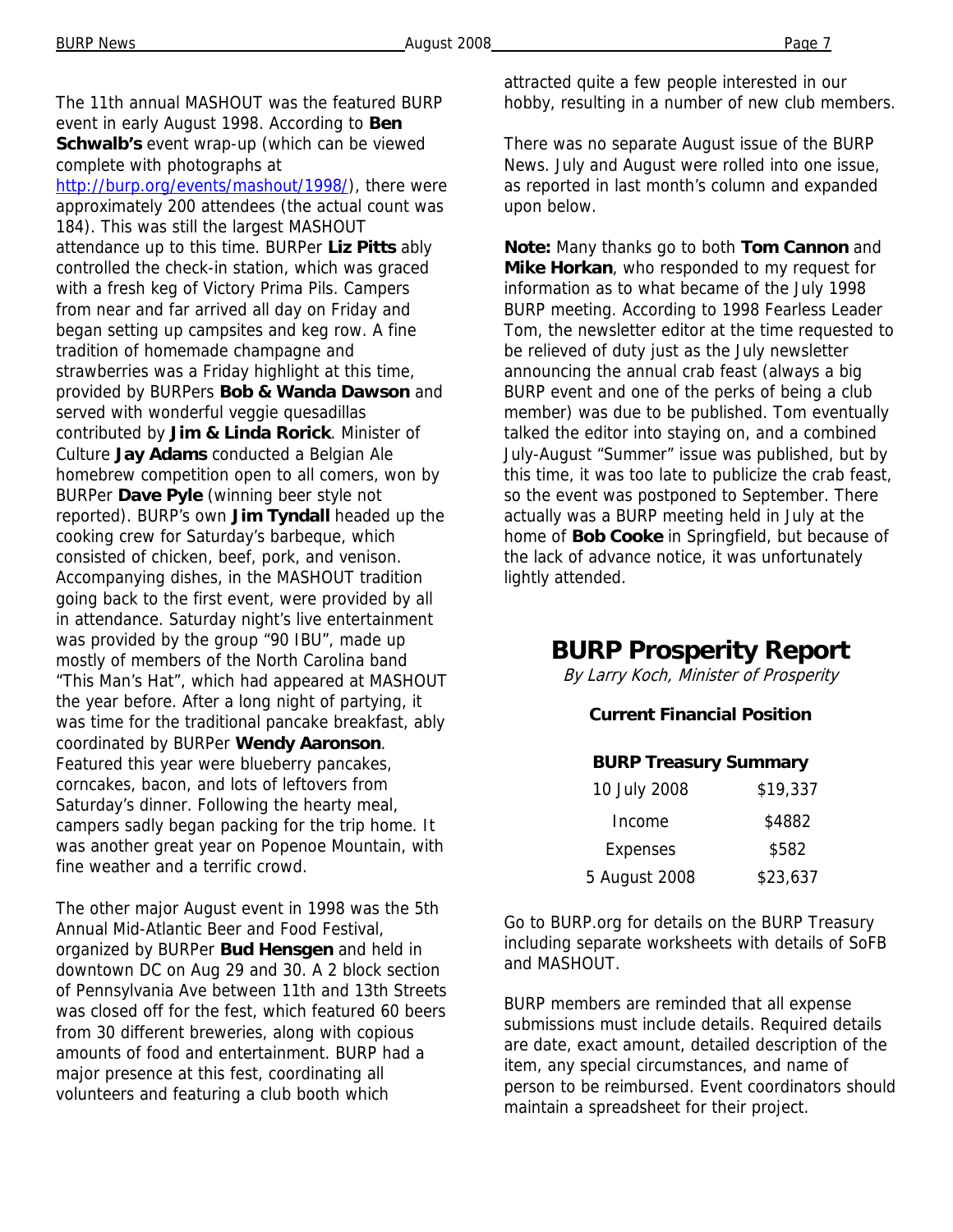Spreadsheets and other financial data are available on the BURP website to registered users at http://www.burp.org.

# **Mem-beer-sip Update**

By Christine Johnbrier, Ministrix of Propaganda

This month we welcome new members **Adam Godhwani** of Severn, MD and **Michael Bucher** of Indian Head, MD.

Please keep your contact information up-todate…most importantly, your email address. If you are not receiving an electronic notification each month with the newsletter link, that means I don't have your current email address! Send your contact information to membership@burp.org and I'll see that your info is updated.

CURRENT MEM-BEER-SIP STATS:

TOTAL MEMBERSHIPS: 278

FAMILY: 84 (x2) 168

INDIVIDUAL: 86

HONORARY: 24

feel should be added to the collection, please contact me at the address above.

If you are planning to brew a specific beer style and need some guidance, I may be able to help you with an appropriate publication. Just contact me at the e-mail address above or call 301-762- 6523.

And thanks, as always, for your support.

Cheers, Bill

# **Editor's Corner**

By Beth Madden, Minister of Truth

Thanks to the BURP membership for their contributions to this newsletter. As always, I invite anyone interested in submitting anything from a feature or general interest articles to travelogues, recipes, etc. to do so. Please send to madfox@comcast.net.

Cheers – T.I.W.

# **Hop Notes from the Li-Beery**

By Bill Ridgely, Minister of History

I want to continue to remind BURPers that we are accepting donations of unwanted beer and brewing books for the upcoming club book sale (which probably will be held during the summer). Please contact me at ridgely@burp.org if you have items you'd like to donate for the sale table.

I'm still behind in updating the li-beery information on the club website, but please feel free at any time to check things out and give me a yell if you'd like to borrow a book or magazine shown. Even if the item is not shown, it may be in the collection and available. The address is

### http://burp.burp.org/Default.aspx?tabid=414.

Requested books will be delivered to the next BURP meeting. And, as always, if there is a book that you